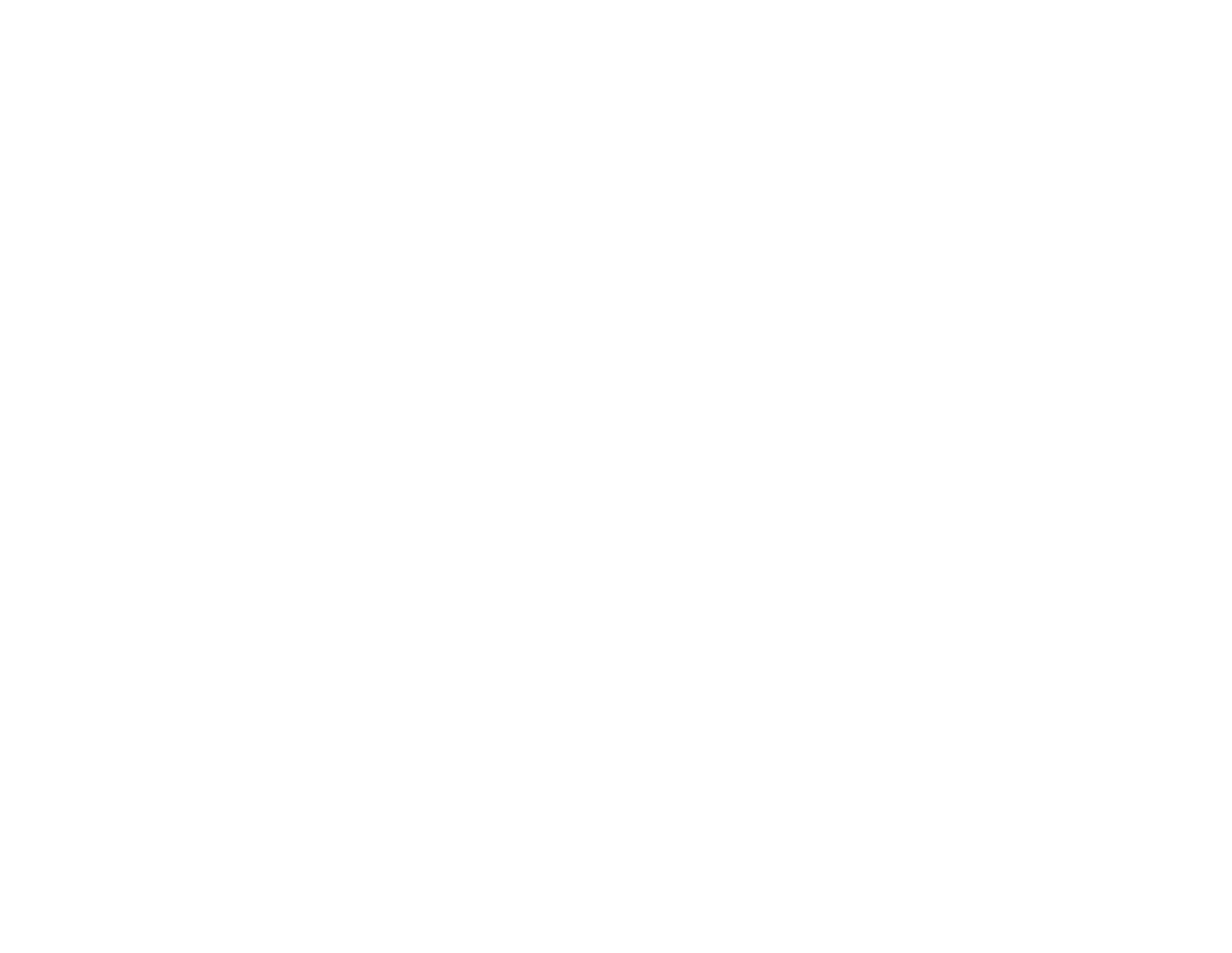

#### **What is an Instructional Framework?**

**An instructional framework provides a structure that helps teachers design and deliver effective instruction. The framework also identifies the key components that facilitate quality teaching, so that teachers, school administrators, and district staff can recognize and talk about instruction using a common language.**

#### **Why an Instructional Framework?**



#### **Purpose of an Instructional Framework in Davie County Schools**

- **Consistency in communication of expectations.**
- **Common language to support collaboration around high quality instruction.**

#### **Framing Questions**

- **1. What do we want our students to learn and be able to do?**
- **2. How will we know students are learning?**
- **3. How will we respond when students do not learn?**
- **4. How will we respond when students have learned?**



#### **Plan**

- **Align instruction and assessments to the NC Standard Course of Study.**
- **Work collaboratively to design engaging lessons using a variety of data sources. Organize, plan, and set goals that meet the needs of the individual student and the class.**
- **Incorporate instructional strategies and processes that engage all students in learning.**

#### **Instruct**

- **Apply strategies and deliver lessons, which align to the NC Standard Course of Study.**
- **Incorporate engagement strategies to promote student learning.**
- **Monitor student learning and adjust instruction to address individual learning needs.**

### **Reflect & Adjust**

- **Collaboratively analyze assessment results and reflect on instructional practices.**
- **Provide meaningful feedback to students.**
- **Modify instruction in response to data.**

#### **Culture**

- **Communicate high expectations for all students.**
- **Promote positive working relationships through a growth mindset and collaboration.**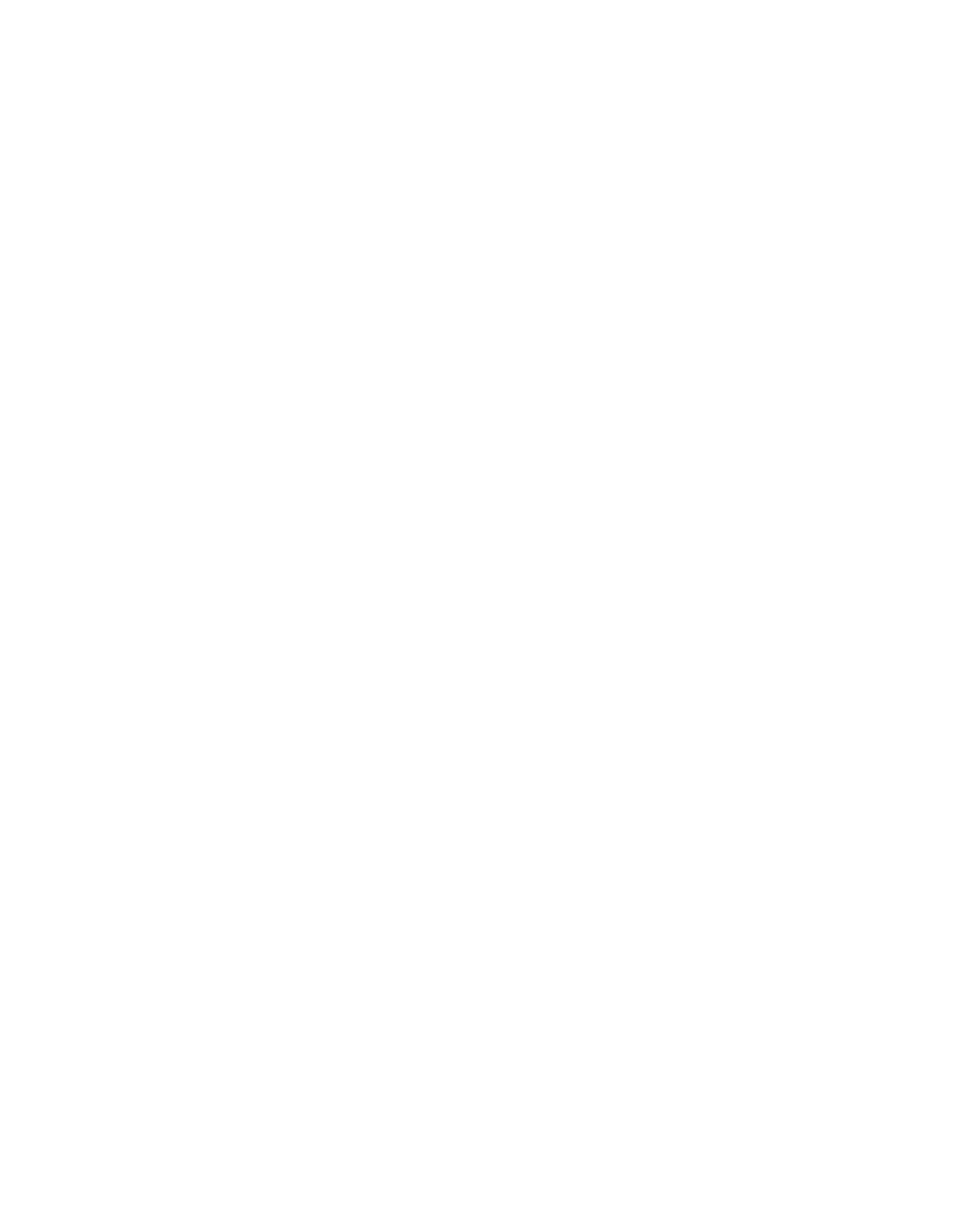

| <b>Domains</b>                                                                                         | <b>Concepts</b>                              | <b>Actions</b>                                                                                                                                                                                | <b>Evidences</b>                                                                                                                                                                                                                                                                                                                                                                                                                                                                                                                                                                                                          |
|--------------------------------------------------------------------------------------------------------|----------------------------------------------|-----------------------------------------------------------------------------------------------------------------------------------------------------------------------------------------------|---------------------------------------------------------------------------------------------------------------------------------------------------------------------------------------------------------------------------------------------------------------------------------------------------------------------------------------------------------------------------------------------------------------------------------------------------------------------------------------------------------------------------------------------------------------------------------------------------------------------------|
|                                                                                                        | <b>Standards</b><br><b>Alignment</b>         | Align curriculum,<br>instruction, and<br>assessments to the NC<br><b>Standard Course of</b><br>Study.                                                                                         | Standards alignment takes place during regularly scheduled PLCs (school or<br>district level) in order to<br>• understand the rigor of the standard;<br>clarify what students are expected to know, understand and be able to do;<br>plan with the end in mind;<br>establish learning goals;<br>• align standards vertically.<br>Formative and summative assessments are aligned to the skill and rigor of the<br>standard(s) and created prior to designing the lesson.                                                                                                                                                  |
| How will we know students are learning?<br>What do we want our students to learn<br>and be able to do? | <b>Lesson</b><br><b>Design</b>               | Work collaboratively to<br>design engaging lessons<br>using a variety of data<br>sources. Organize, plan,<br>and set goals that meet<br>the needs of the individual<br>student and the class. | Thoughtfully prepared lesson plans include<br>• standards-aligned materials and resources;<br>clear learning goals;<br>$\bullet$<br>direct instruction;<br>student practice;<br>• checks for understanding.                                                                                                                                                                                                                                                                                                                                                                                                               |
|                                                                                                        | <b>Instructional</b><br><b>Strategies</b>    | Incorporate instructional<br>strategies and processes<br>that engage all students<br>in learning.                                                                                             | Strategies are<br>• research-based;<br>high-yield;<br>۰<br>• culturally responsive;<br>• varied and based on student needs and interests.                                                                                                                                                                                                                                                                                                                                                                                                                                                                                 |
| <b>Instruct</b>                                                                                        | <b>Focused</b><br><b>Instruction</b>         | Apply strategies and<br>deliver lessons, which<br>align to the NC Standard<br><b>Course of Study.</b>                                                                                         | Learning goal(s) are<br>aligned to standards;<br>$\bullet$<br>posted and current;<br>clearly communicated and understood by the students.<br>$\bullet$<br>The lesson links prior and future learning to provide relevance and context.<br>Use of time is strategic and intentional.<br>Students make connections and are instructionally responsive.                                                                                                                                                                                                                                                                      |
|                                                                                                        | <b>Engagement</b>                            | Incorporate engagement<br>strategies to promote<br>student learning.                                                                                                                          | Students are engaged when there is<br>• effective classroom management which includes<br>o efficient and smooth transitions,<br>o clear routines, procedures, and expectations;<br>• active participation;<br>student accountability;<br>the 4 Cs: Critical Thinking, Creativity, Collaboration, and Communication;<br>student ownership and responsibility of their own learning.<br>Technology is used intentionally to maximize instruction.                                                                                                                                                                           |
|                                                                                                        | <b>Progress</b><br><b>Monitoring</b>         | <b>Monitor student learning</b><br>and adjust instruction to<br>address individual<br>learning needs.                                                                                         | Progress towards student mastery of learning goals is measured by formative<br>assessments.<br><b>Students self-monitor progress.</b><br>Multiple opportunities provided to demonstrate standards mastery.                                                                                                                                                                                                                                                                                                                                                                                                                |
| & Adjust                                                                                               | Analyze<br><b>Student</b><br><b>Progress</b> | <b>Collaboratively analyze</b><br>assessment results and<br>reflect on instructional<br>practices.                                                                                            | <b>Formative assessment data is</b><br>• analyzed in a timely manner;<br>• used to measure standards mastery;<br>• shared with the PLC.<br>Common formative assessments are reviewed to identify individual student needs<br>for intervention and/or enrichment.                                                                                                                                                                                                                                                                                                                                                          |
| respond when<br>ave learned?<br>respond when<br>to not learn?                                          | <b>Student</b><br><b>Feedback</b>            | <b>Provide meaningful</b><br>feedback to students.                                                                                                                                            | <b>Feedback provided is</b><br>$\bullet$ timely;<br>• constructive;<br>• specific for next steps to reach mastery;<br>individualized.                                                                                                                                                                                                                                                                                                                                                                                                                                                                                     |
| How will we re<br>students have<br>low will we r<br>students do<br>etlec                               | <b>Modify</b>                                | <b>Modify instruction in</b><br>response to data.                                                                                                                                             | Responding to data may include<br>• re-teaching and reassessing standards;<br>extending the standards or providing enrichment;<br>flexible grouping;<br>adapting instructional strategies;<br>participating regularly in problem-solving teams to address student needs (academics,<br>behaviors, social/emotional).                                                                                                                                                                                                                                                                                                      |
| <b>Culture</b>                                                                                         | <b>Classroom</b><br><b>Environment</b>       | Communicate high<br>expectations for all<br>students.                                                                                                                                         | High expectations for all students are observed when<br>• clear routines, procedures, and expectations are taught and reinforced;<br>• the learning environment is<br>$\circ$ inviting, respectful, and supportive;<br>o inclusive and flexible.<br>Materials selected and lessons developed to incorporate different points-of-view.                                                                                                                                                                                                                                                                                     |
|                                                                                                        | <b>Professional</b><br><b>Environment</b>    | <b>Promote positive working</b><br>relationships through a<br>growth mindset and<br>collaboration.                                                                                            | Positive working relationships are observed when<br>• setbacks are viewed as an opportunity to learn and grow;<br>• feedback is welcome;<br>problem-solving models are utilized;<br>• conversations revolve around moving forward;<br>growth is celebrated and recognized;<br>$\bullet$<br>• high expectations are in place.<br>Positive changes in policies and instructional practices are supported.<br>School improvement is promoted through active participation in a professional<br>learning community.<br>Partnerships are built with families and community members through collaboration<br>and communication. |

#### **August 2019**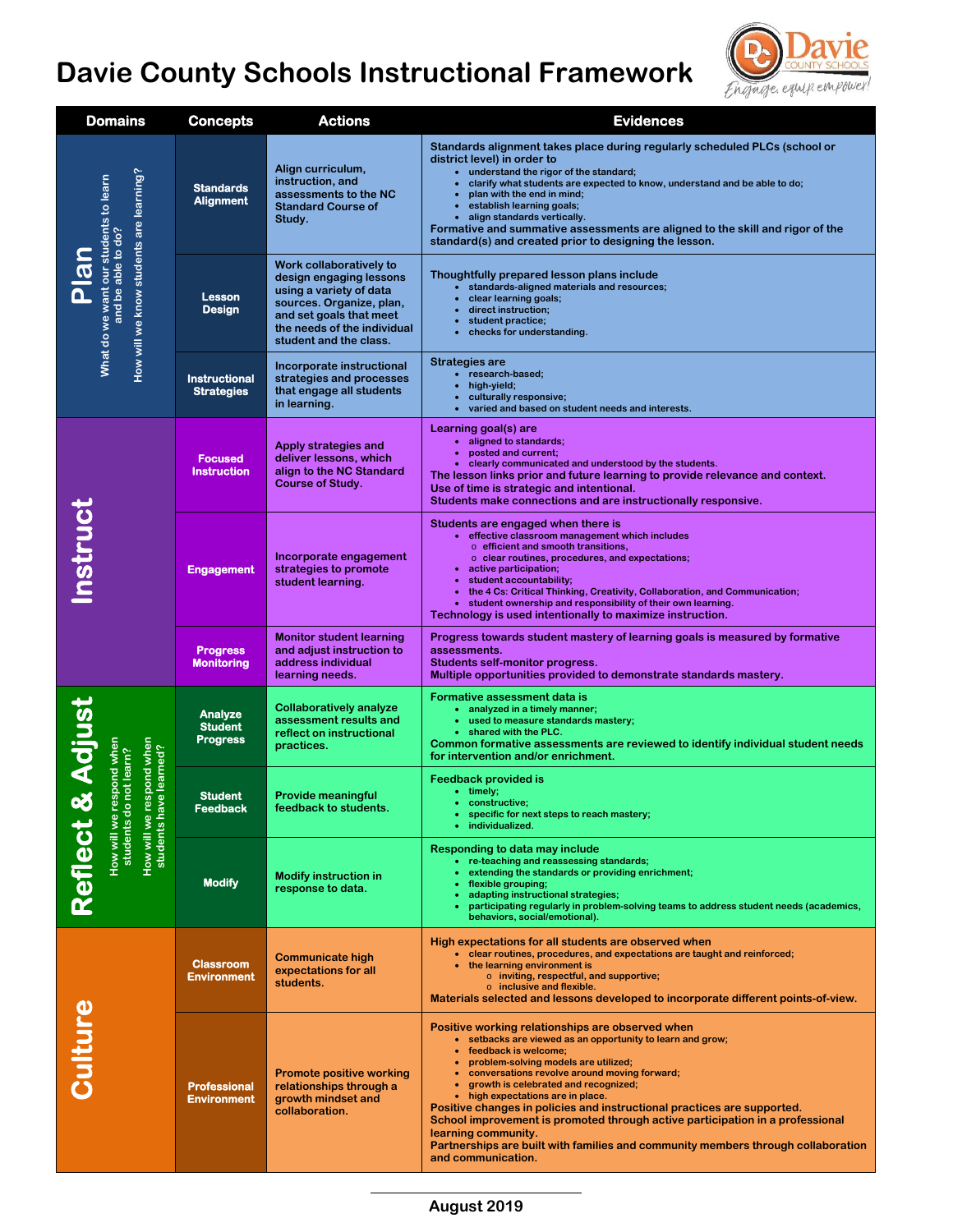### **Concepts**

# **Actions**

**Standards Alignment**

Align curriculum, instruction, and assessments to the NC Standard Course of Study.



### **Lesson Design**

Work collaboratively to design engaging lessons using a variety of data sources. Organize, plan, and set goals that meet the needs of the individual student and the class.

### **Instructional Strategies**

Incorporate instructional strategies and processes that engage all students in learning.

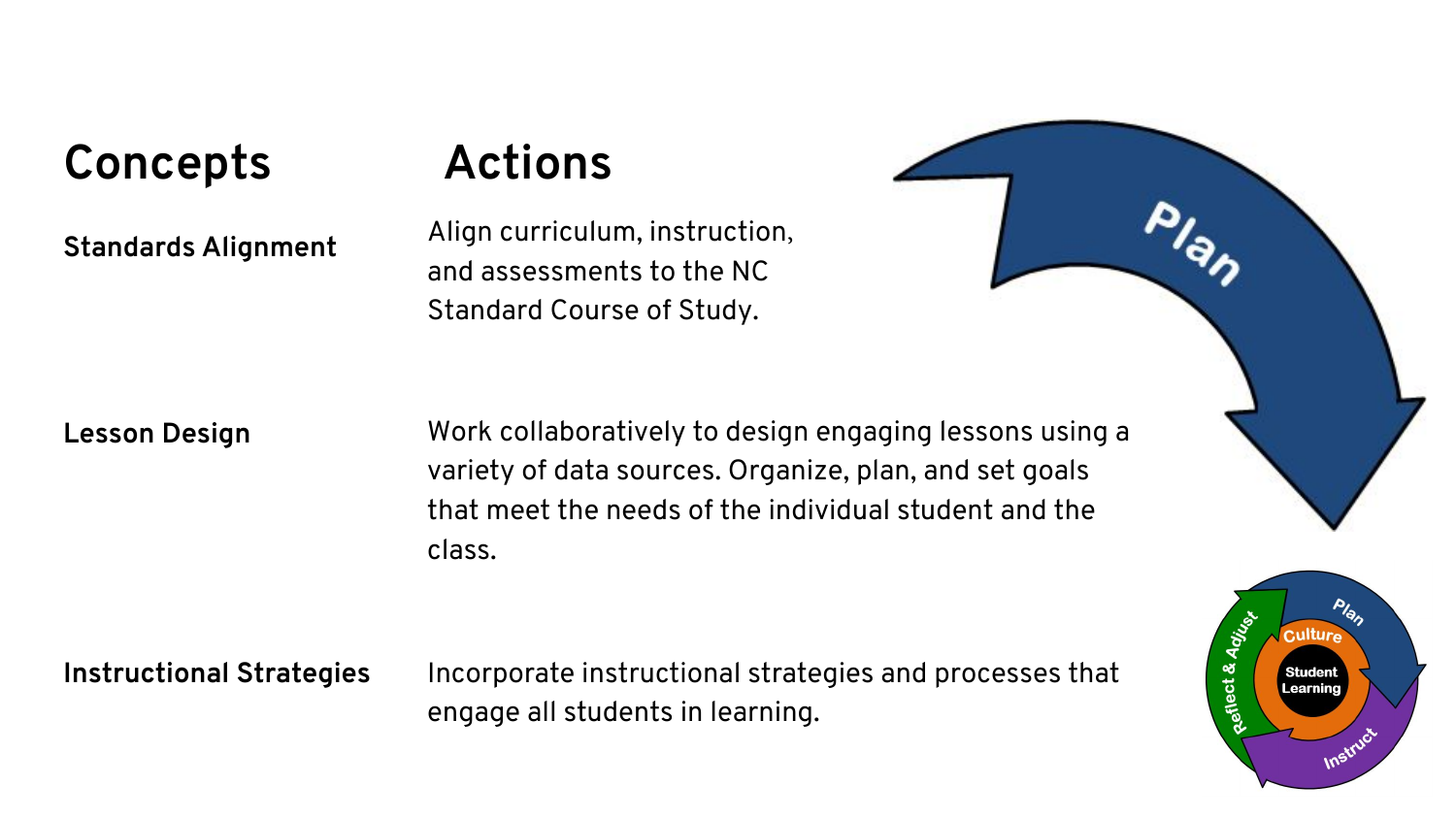

| <b>Domains</b>                                                                | <b>Concepts</b>                           | <b>Actions</b>                                                                                                                                                                                       | <b>Evidences</b>                                                                                                                                                                                                                                                                                                                                                                                                                                                                  |
|-------------------------------------------------------------------------------|-------------------------------------------|------------------------------------------------------------------------------------------------------------------------------------------------------------------------------------------------------|-----------------------------------------------------------------------------------------------------------------------------------------------------------------------------------------------------------------------------------------------------------------------------------------------------------------------------------------------------------------------------------------------------------------------------------------------------------------------------------|
| dents to learn                                                                | <b>Standards</b><br><b>Alignment</b>      | Align curriculum,<br>instruction, and<br>assessments to the NC<br><b>Standard Course of Study.</b>                                                                                                   | Standards alignment takes place during regularly scheduled PLCs<br>(school or district level) in order to<br>. understand the rigor of the standard;<br>. clarify what students are expected to know, understand and<br>be able to do;<br>. plan with the end in mind;<br>. establish learning goals;<br>. align standards vertically.<br>Formative and summative assessments are aligned to the skill and<br>rigor of the standard(s) and created prior to designing the lesson. |
| How will we know students are learning?<br>and be able to do?<br>What do we w | <b>Lesson</b><br><b>Design</b>            | <b>Work collaboratively to</b><br>design engaging lessons<br>using a variety of data<br>sources. Organize, plan,<br>and set goals that meet the<br>needs of the individual<br>student and the class. | Thoughtfully prepared lesson plans include<br>· standards-aligned materials and resources;<br>. clear learning goals;<br>. direct instruction;<br>. student practice;<br>. checks for understanding.                                                                                                                                                                                                                                                                              |
|                                                                               | <b>Instructional</b><br><b>Strategies</b> | Incorporate instructional<br>strategies and processes<br>that engage all students in<br>learning.                                                                                                    | <b>Strategies are</b><br>· research-based;<br>. high-yield;<br>. culturally responsive;<br>• varied and based on student needs and interests.                                                                                                                                                                                                                                                                                                                                     |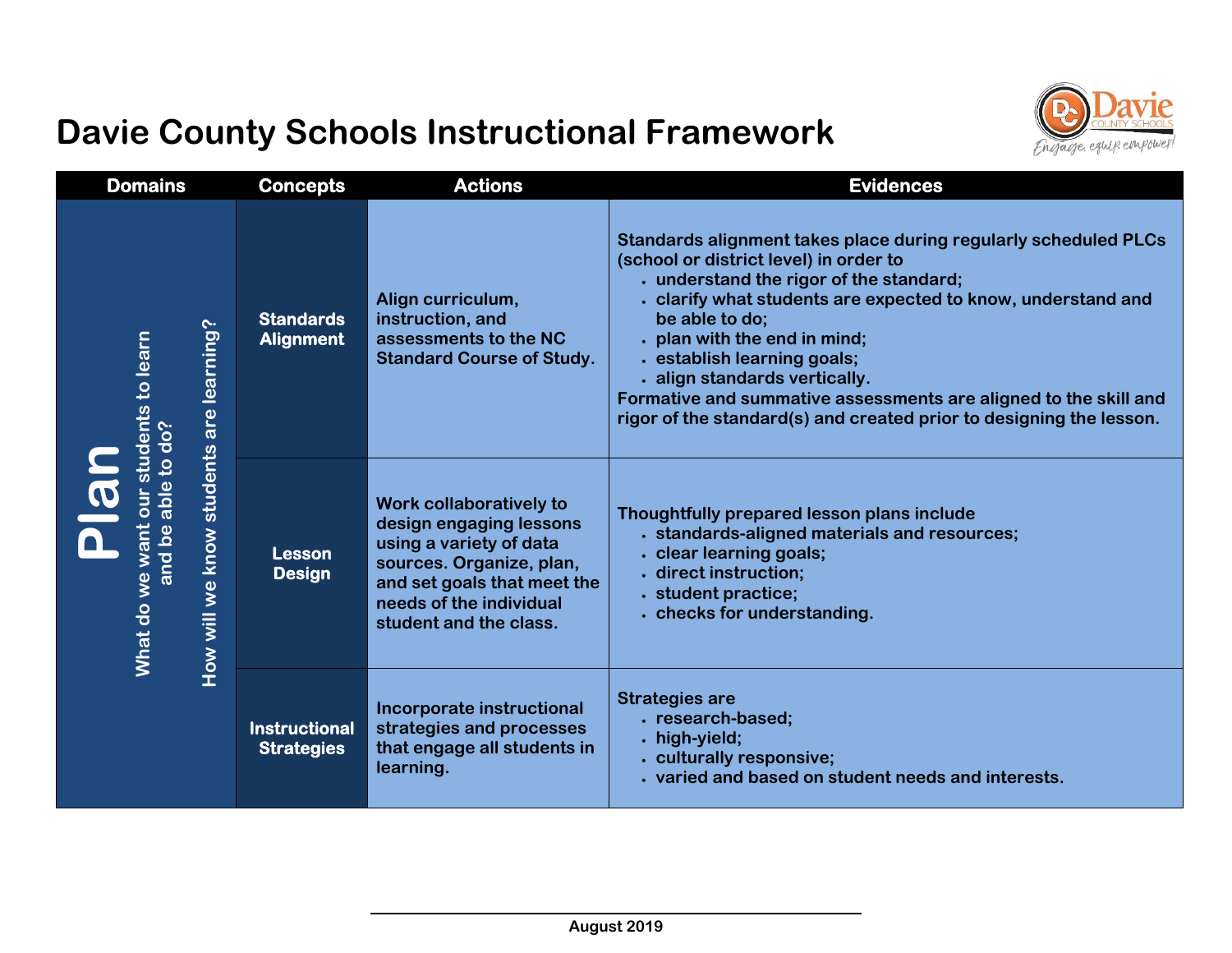#### **Concepts Actions**

**Focused Instruction**

Apply strategies and deliver lessons, which align to the NC Standard Course of Study.

**Engagement**

Incorporate engagement strategies to promote student learning.

**Progress Monitoring**

Monitor student learning and adjust instruction to address individual learning needs.



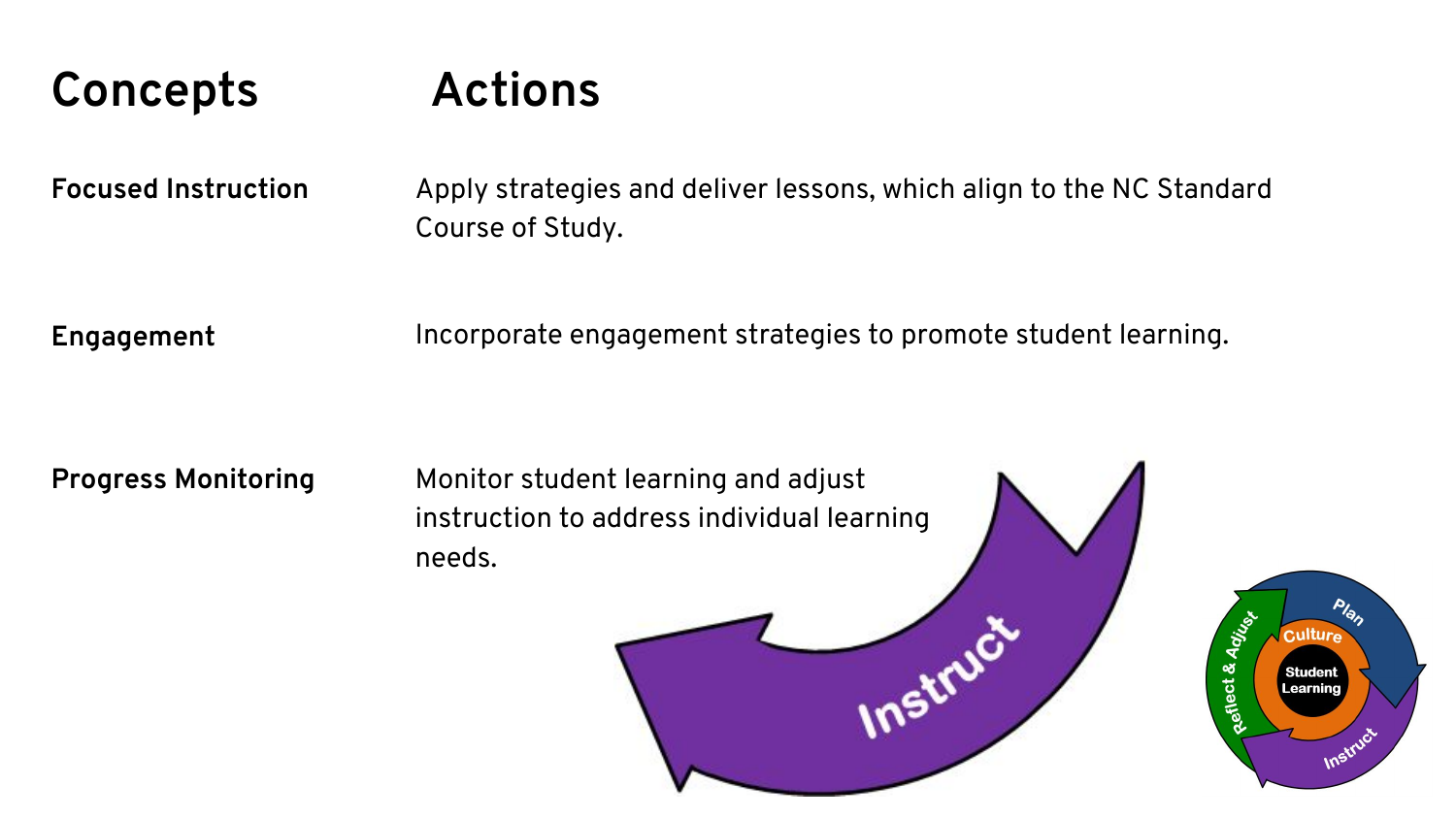

| <b>Domains</b> | <b>Concepts</b>                      | <b>Actions</b>                                                                                     | <b>Evidences</b>                                                                                                                                                                                                                                                                                                                                                                                                                                             |
|----------------|--------------------------------------|----------------------------------------------------------------------------------------------------|--------------------------------------------------------------------------------------------------------------------------------------------------------------------------------------------------------------------------------------------------------------------------------------------------------------------------------------------------------------------------------------------------------------------------------------------------------------|
| Instruct       | <b>Focused</b><br><b>Instruction</b> | Apply strategies and deliver<br>lessons, which align to the NC<br><b>Standard Course of Study.</b> | Learning goal(s) are<br>. aligned to standards;<br>. posted and current;<br>. clearly communicated and understood by the students.<br>The lesson links prior and future learning to provide relevance<br>and context.<br>Use of time is strategic and intentional.<br>Students make connections and are instructionally responsive.                                                                                                                          |
|                | <b>Engagement</b>                    | Incorporate engagement<br>strategies to promote student<br>learning.                               | Students are engaged when there is<br>effective classroom management which includes<br>o efficient and smooth transitions,<br>oclear routines, procedures, and expectations;<br>. active participation;<br>. student accountability;<br>. the 4 Cs: Critical Thinking, Creativity, Collaboration, and<br><b>Communication;</b><br>. student ownership and responsibility of their own learning.<br>Technology is used intentionally to maximize instruction. |
|                | <b>Progress</b><br><b>Monitoring</b> | Monitor student learning and<br>adjust instruction to address<br>individual learning needs.        | Progress towards student mastery of learning goals is measured<br>by formative assessments.<br>Students self-monitor progress.<br>Multiple opportunities provided to demonstrate standards<br>mastery.                                                                                                                                                                                                                                                       |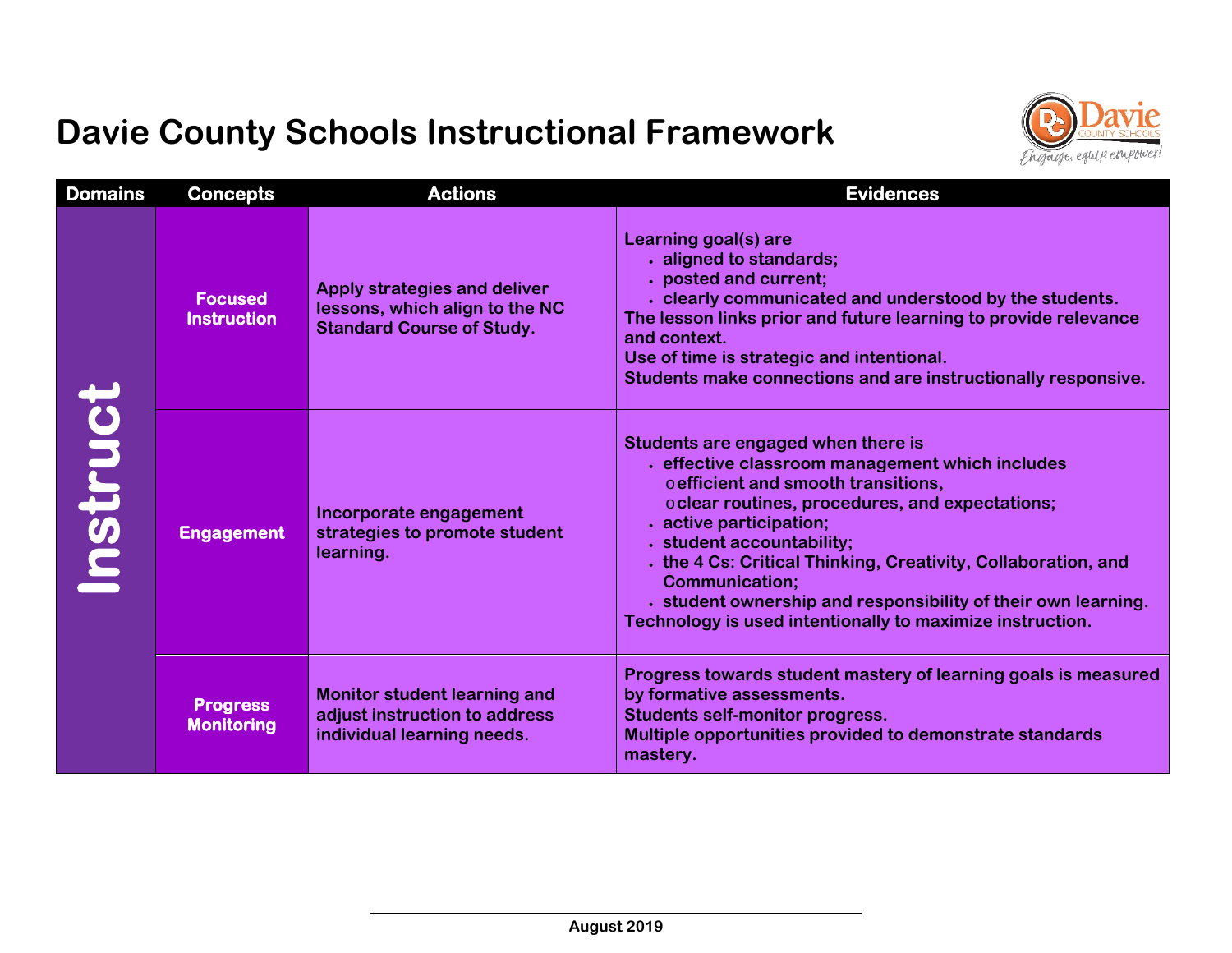### **Concepts Actions**



**Analyze Student Progress**

Collaboratively analyze assessment results and reflect on instructional practices.

**Student Feedback**

Provide meaningful feedback to students.

**Modify**

Modify instruction in response to data.

![](_page_9_Picture_8.jpeg)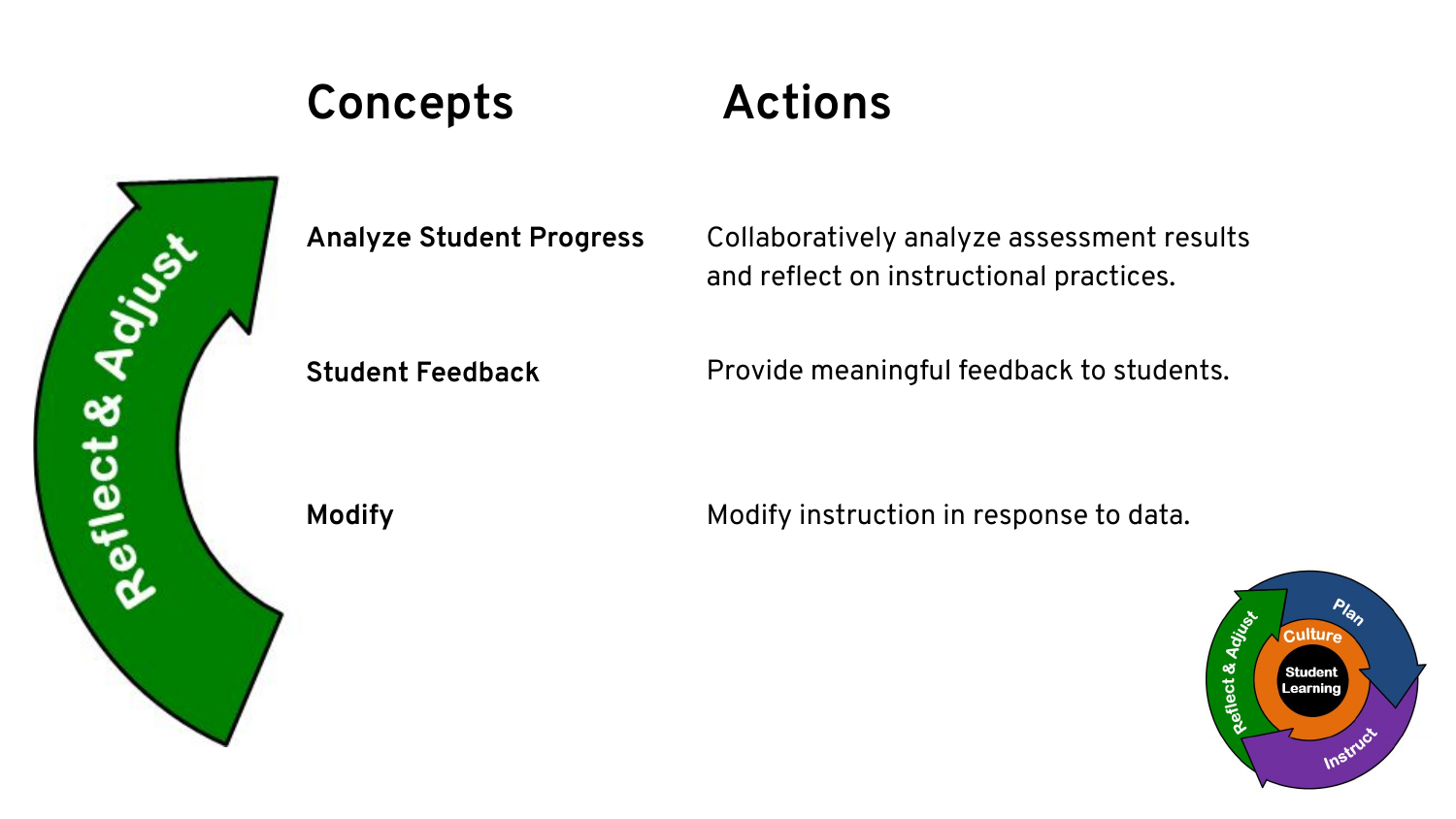![](_page_10_Picture_1.jpeg)

| <b>Domains</b>                                                    | <b>Concepts</b>                                     | <b>Actions</b>                                                                                     | <b>Evidences</b>                                                                                                                                                                                                                                                                                                                   |
|-------------------------------------------------------------------|-----------------------------------------------------|----------------------------------------------------------------------------------------------------|------------------------------------------------------------------------------------------------------------------------------------------------------------------------------------------------------------------------------------------------------------------------------------------------------------------------------------|
| t & Adjust                                                        | <b>Analyze</b><br><b>Student</b><br><b>Progress</b> | <b>Collaboratively analyze</b><br>assessment results and<br>reflect on instructional<br>practices. | <b>Formative assessment data is</b><br>. analyzed in a timely manner;<br>. used to measure standards mastery;<br>. shared with the PLC.<br>Common formative assessments are reviewed to identify<br>individual student needs for intervention and/or enrichment.                                                                   |
| e respond when<br>have learned?<br>do not learn<br>will we        | <b>Student</b><br><b>Feedback</b>                   | <b>Provide meaningful</b><br>feedback to students.                                                 | <b>Feedback provided is</b><br>. timely;<br>. constructive;<br>. specific for next steps to reach mastery;<br>. individualized.                                                                                                                                                                                                    |
| students<br>students<br><b>MIII woll</b><br>Reflect<br><b>MOH</b> | <b>Modify</b>                                       | <b>Modify instruction in</b><br>response to data.                                                  | <b>Responding to data may include</b><br>. re-teaching and reassessing standards;<br>extending the standards or providing enrichment;<br>. flexible grouping;<br>· adapting instructional strategies;<br>participating regularly in problem-solving teams to<br>address student needs (academics, behaviors,<br>social/emotional). |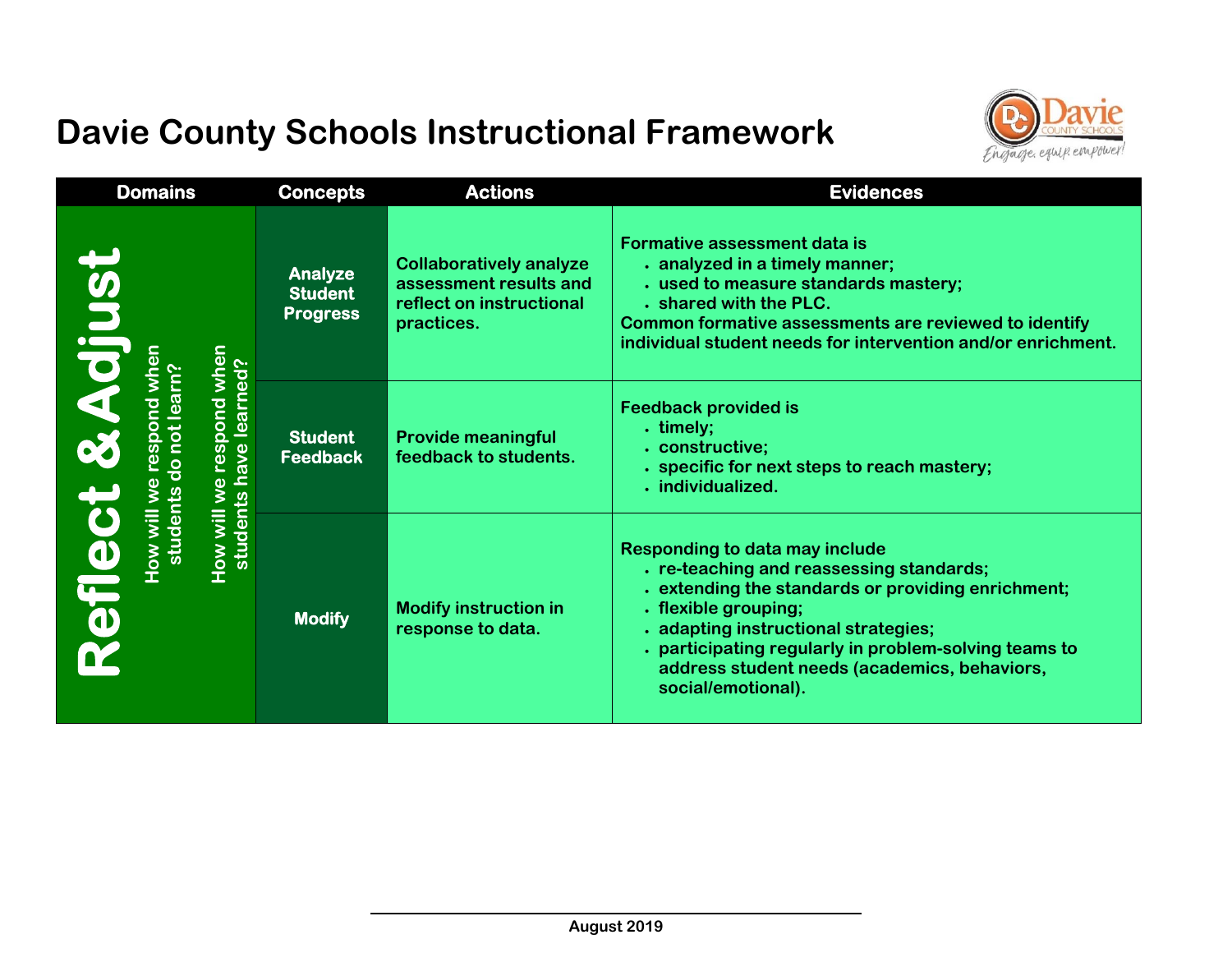# **Concepts**

**Classroom Environment**

**Professional Environment**

![](_page_11_Figure_3.jpeg)

# **Actions**

Communicate high expectations for all students.

Promote positive working relationships through a growth mindset and collaboration.

![](_page_11_Picture_7.jpeg)